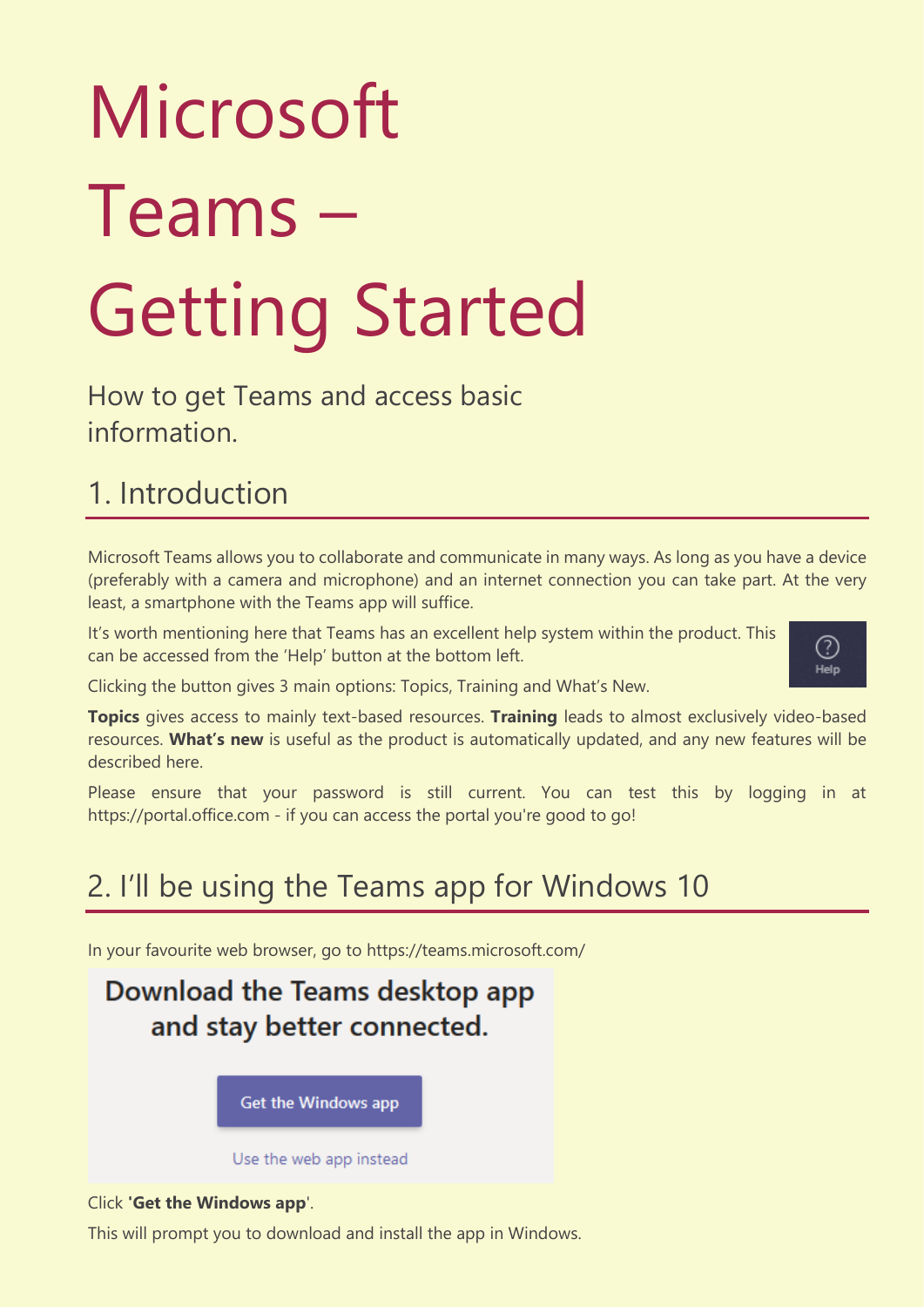The Teams application should run automatically when it's finished installing. If not, you can get to it from the Windows start menu:



You will be prompted to log in with your SVR credentials.

**IMPORTANT NOTE**. If you are using a company computer, make sure you are logged in with the ID you are going to use for accessing Service Information. You will **not** need to supply an administrator password to install this software.

## 3. I'll be using a mobile device

Install the app from the App Store (iOS) or the Play Store (Android):



Run the app and log on with your SVR credentials.

## 4. I'll be using a web browser

You can use any of the main browsers: Microsoft Edge, Microsoft Internet Explorer, Mozilla Firefox, Google Chrome, Safari etc.

The address you need is: <https://teams.microsoft.com/>

You will be encouraged to download an app, but if you want to use the browser click **'Use the web app instead**':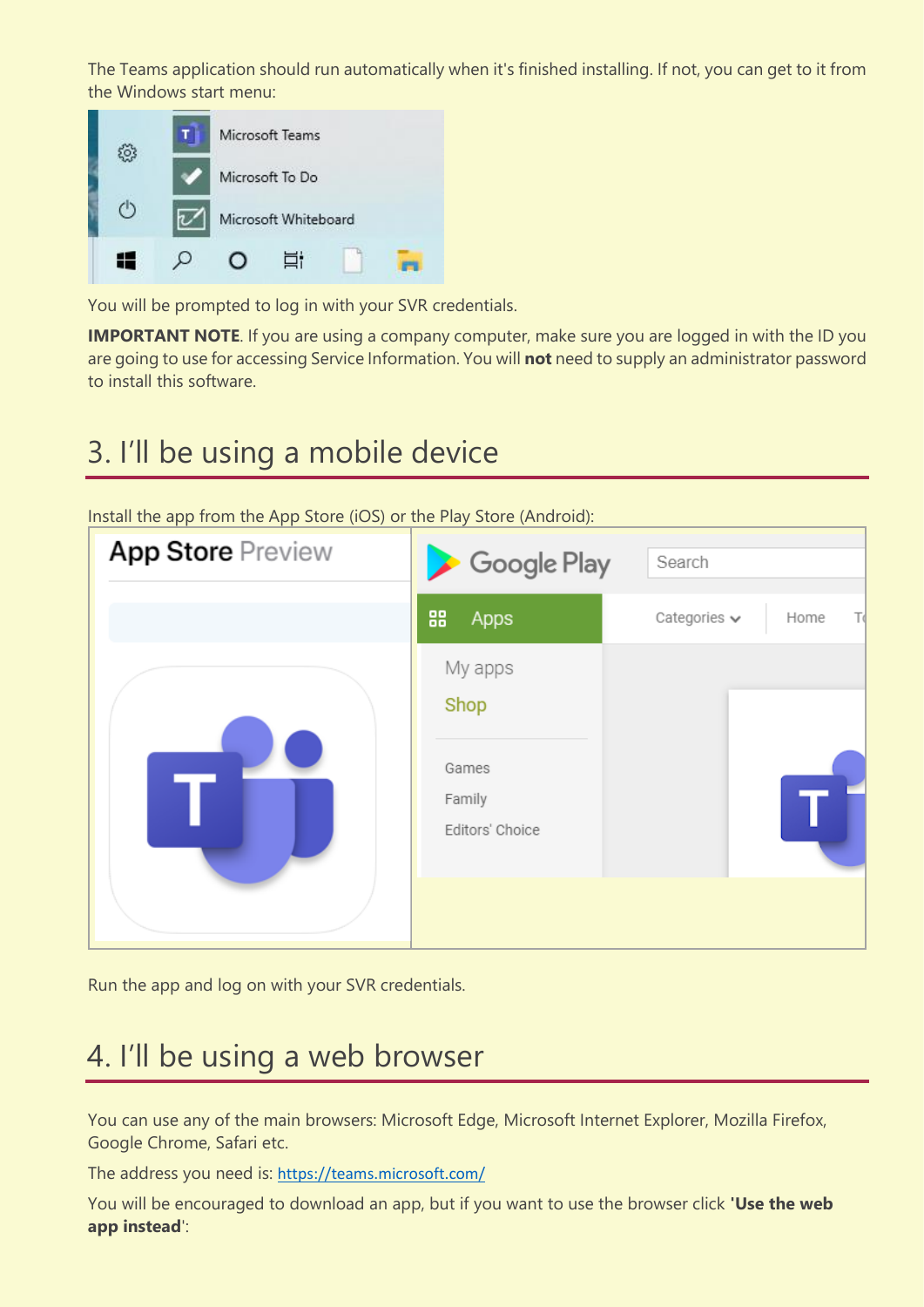### Download the Teams desktop app and stay better connected.

Get the Windows app

Use the web app instead

You will be prompted to log in with your SVR credentials.

## 5. Accessing Service Information

Every operating day you will receive basic information and regular updates about the service. For this initial phase you won't be able to reply to posts, but we are considering this for phase 2.

If you wish to join up, make sure you can access Teams, then join the team by entering the code:

#### **Joining the team (in the Windows app or on the web)**

To join the 'Service Information' team, click '**Join or create a team**' at the bottom left and enter the code (**m4qe5zm**) in the 'enter code' box in the 'Join a team with a code' tile. Click '**Join team**'.

| Join a team with a code |
|-------------------------|
| m4qe5zm                 |
| Join team               |

#### **Joining the team (on a mobile device)**

To join the 'Service Information' team, click the three vertical dots at the top right of the app, and select '**# Join a team with a code**':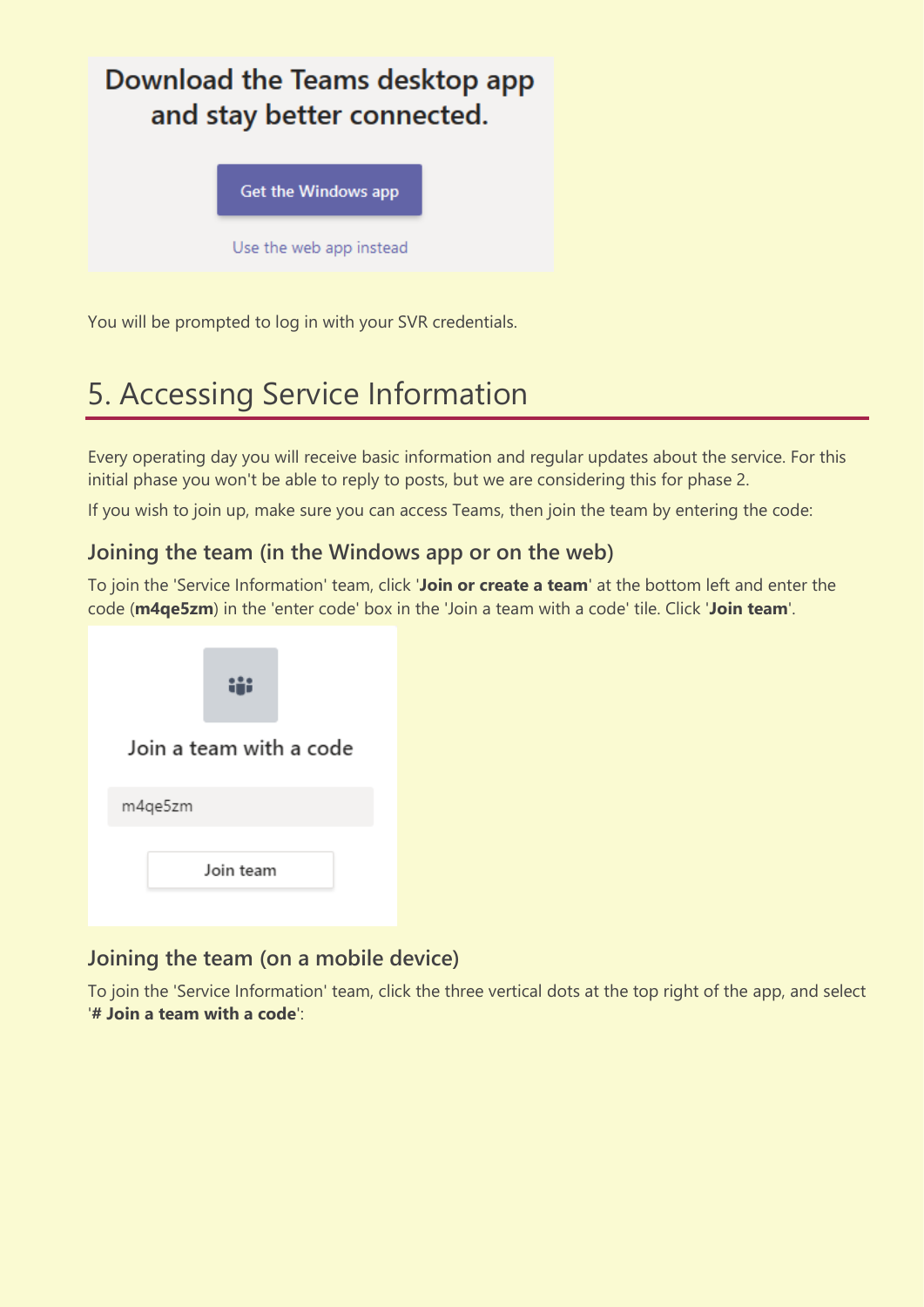

Enter the code (**m4qe5zm**) and tap '**JOIN**'.

#### **Viewing service updates**

On the left, click 'Teams'.

Then, under 'Service Information', click '**Service Updates**':



When information is posted, you'll see it at the right.

#### **Changing your notifications (in the Windows app or on the web)**

To switch on notifications, click on the 3 dots to the right of 'Service Updates':

|       | $\Box$ Channel notifications |
|-------|------------------------------|
| 公 Pin |                              |
|       | ⊗ Hide                       |
|       | (o) Manage channel           |
|       | $\boxdot$ Get email address  |
|       | ලා Get link to channel       |
| ∥     | Edit this channel            |
|       | An Connectors                |
| m     | Delete this channel          |

Choose '**Channel Notifications**', and then '**Banner and Feed**' in the drop-down. Click '**Save**'.

#### **Changing your notifications (on a mobile device)**

fit

To change the 'notifications' settings, click the 3 bars at the top left and choose '**Notifications**'. Make sure that 'Show notifications' (at the top) is switched ON.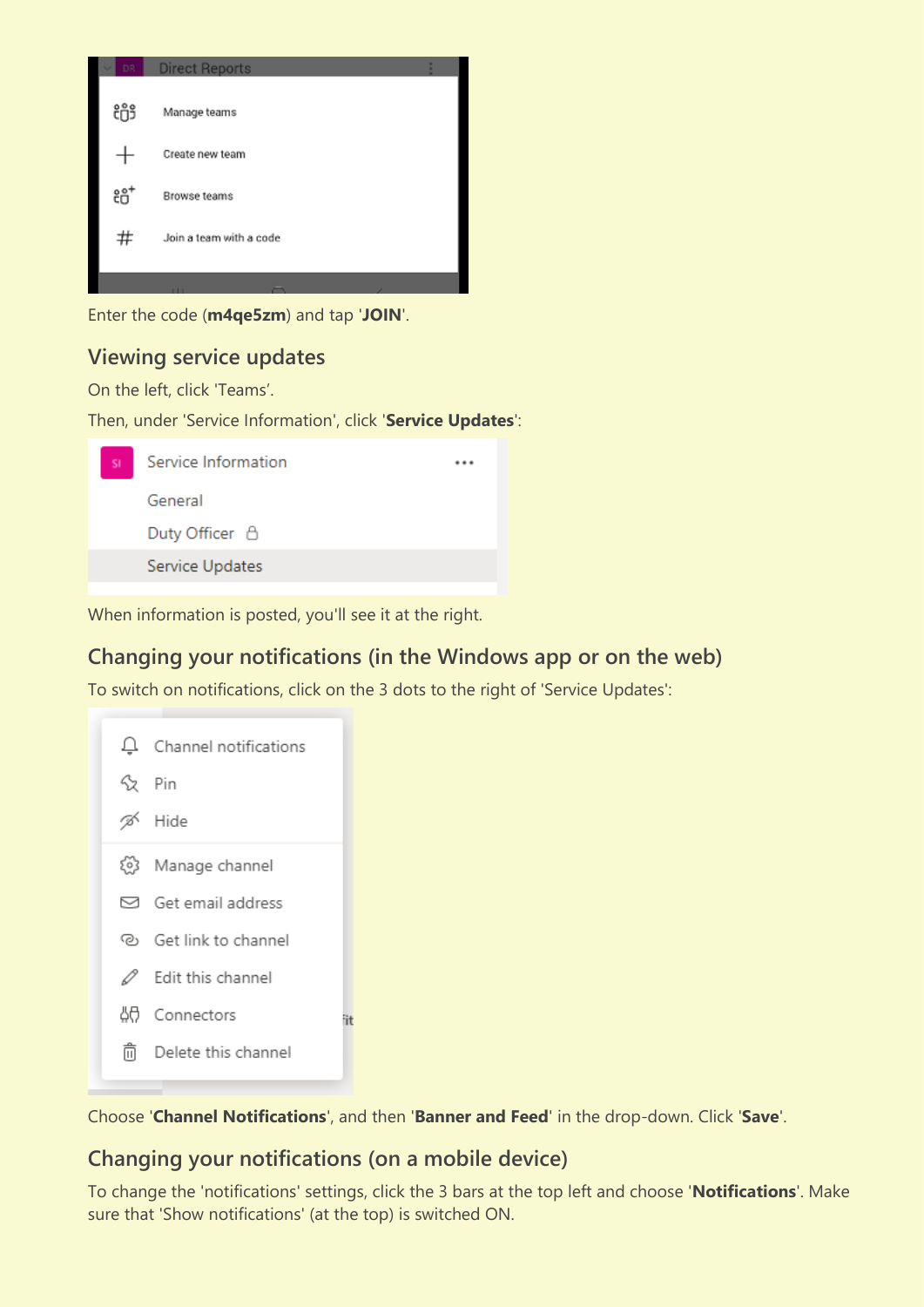You can configure how the mobile app notifications relate to your desktop computer - under '**Configure notifications**' you can adjust exactly what triggers a notification:

| leams                            |  |
|----------------------------------|--|
| <b>Show notifications</b>        |  |
| App icon badges                  |  |
| Teams                            |  |
| Show notifications               |  |
| Apps<br>Sound and pop-up         |  |
| Incoming Calls<br>Silent         |  |
| Calls Missed<br>Sound and pop-up |  |
| Ongoing Calls<br>Silent          |  |
| Chats<br>Sound and pop-up        |  |

#### **Posting in the 'General' channel**

You'll notice that in the 'Service Information' team there is another channel (marked as 'General'). This channel is not restricted - if you have access to the team, *you can use this channel to post messages and reply to messages posted by others*.

This channel is for miscellaneous topics - if a station needs to inform other stations about an issue (e.g. a passenger has mislaid something) this can be posted here so that it can be dealt with and a response can be made.

Also, (and more importantly) it can be used in this first phase to inform the Duty Officer and the Operations Team. This could be anything from timekeeping information to notification of a serious issue.

To post your message, click in the '**Start a new conversation**' box and type your message. Using the '**@mention**' facility will make sure that the person you mention is aware of your message.

|  |  |  |  | Start a new conversation. Type @ to mention someone. |
|--|--|--|--|------------------------------------------------------|
|  |  |  |  |                                                      |

Click on a button below the box for additional options. For instance, the left-hand button (with the capital 'A') opens the editing box so you can apply some formatting to your text.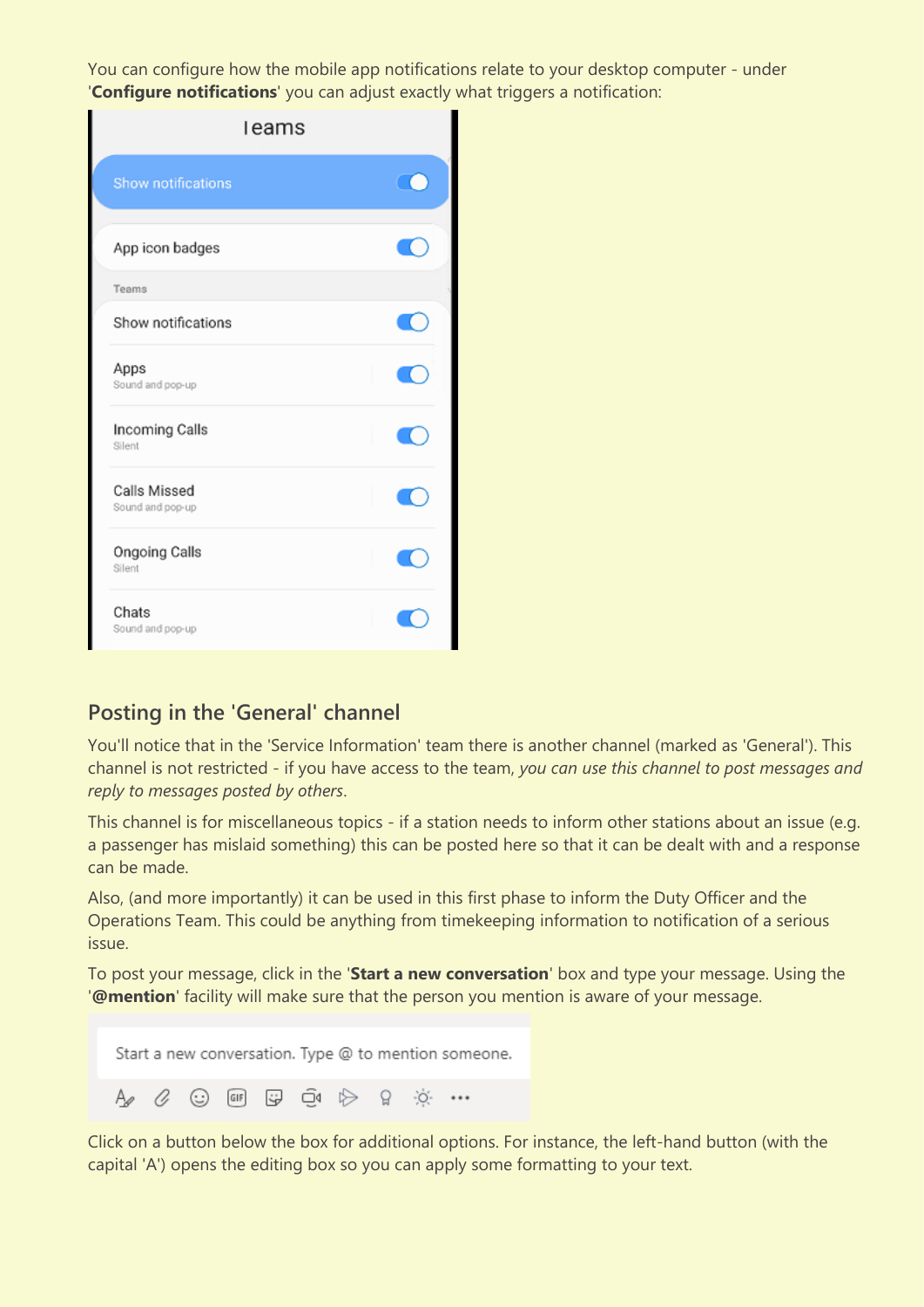

## 6. Accessing Company Notices

We will be using Teams to keep you up to date with general information (including NBIs).

You don't need to join this team – it's available to everyone. Just take a look at the left – you'll see a 'News' team:

| 四 | News    |  |
|---|---------|--|
|   | General |  |
|   | Notices |  |

At the moment, this team has 2 channels – one for general communications, and the other for notices: